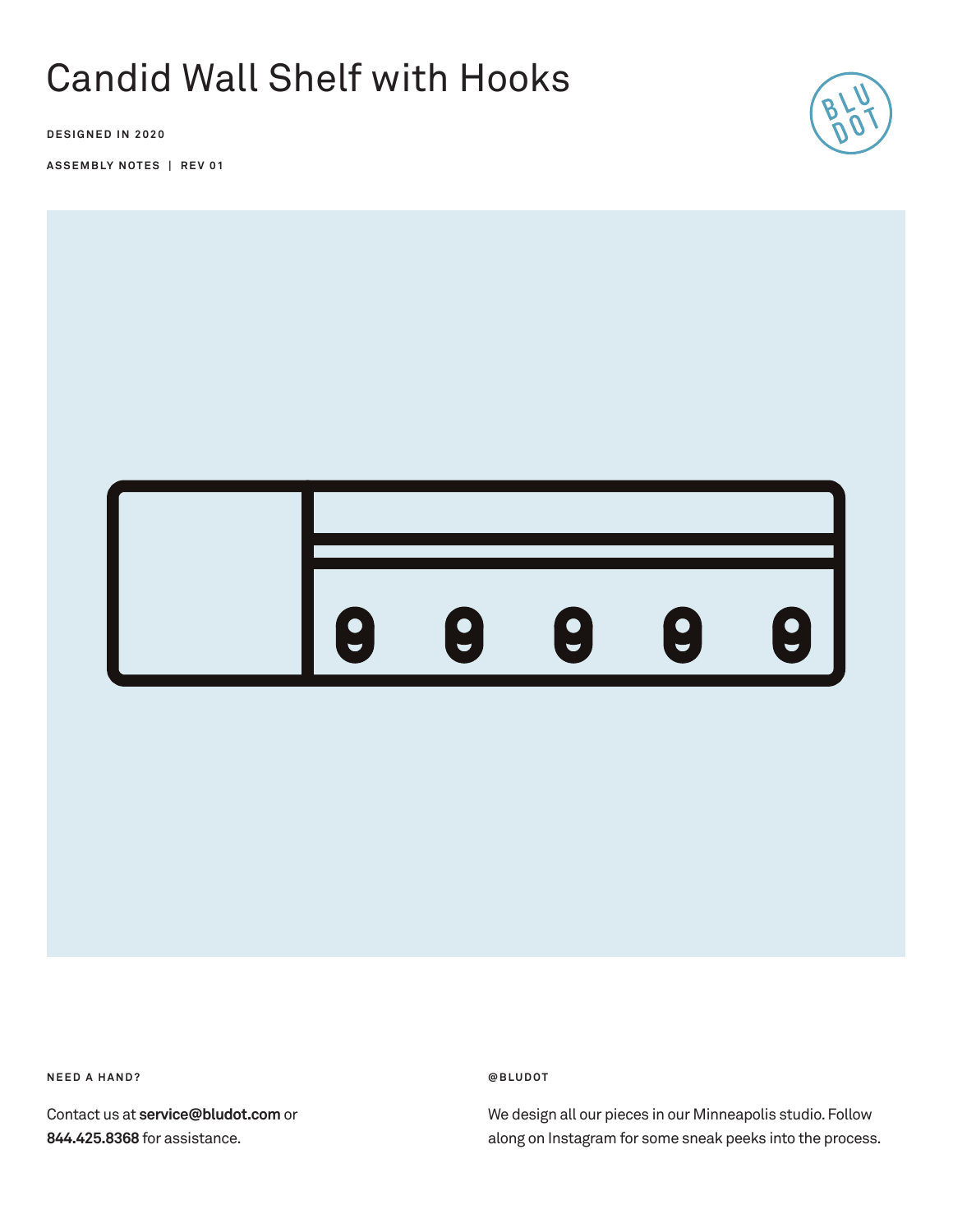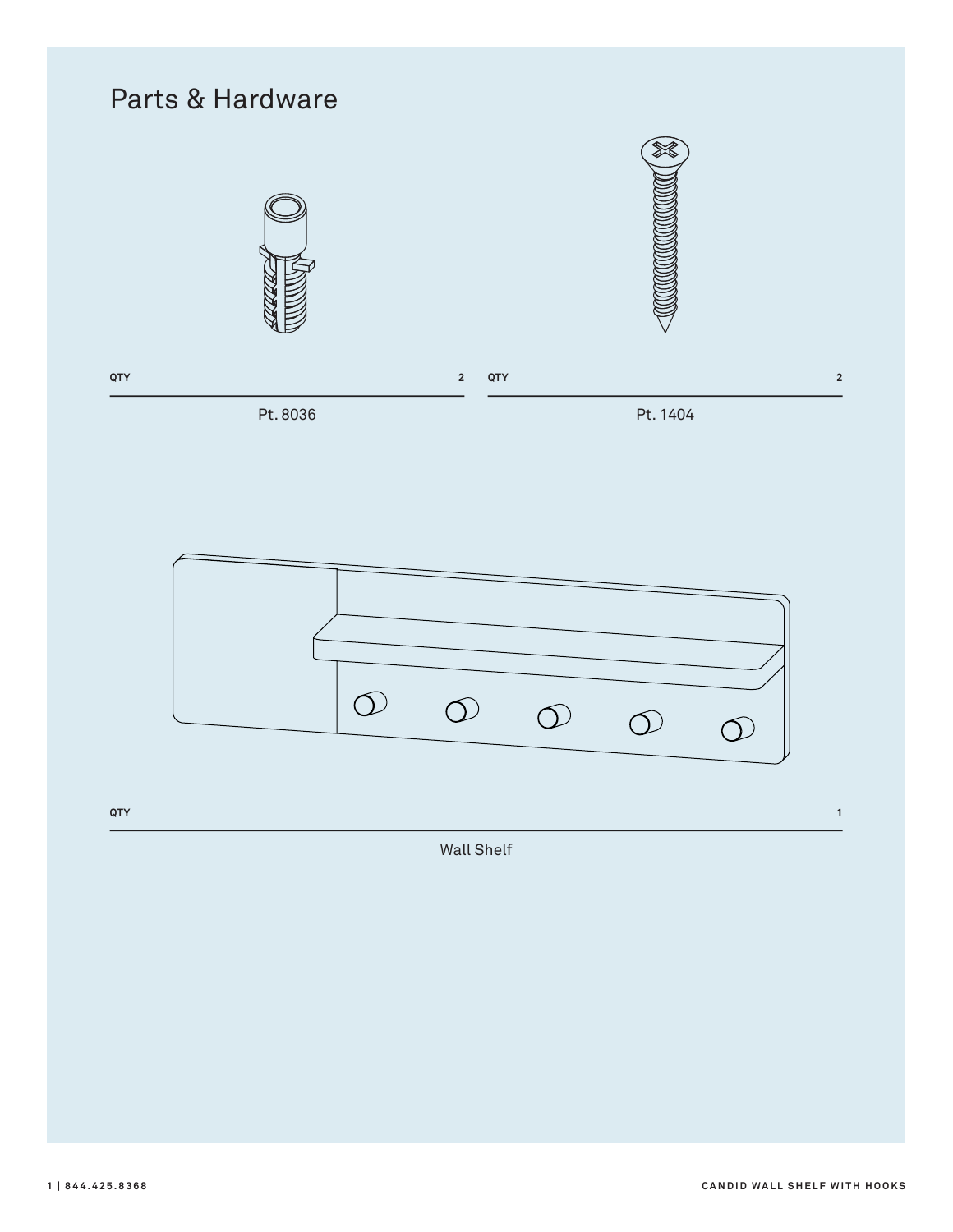#### Step 01

**INSTALL WALL SCREWS**

Wall anchors and fasteners are included for installation. Please consult your local hardware professional to determine the hardware best suited for your wall type.

Mark the mounting locations spaced **16"** apart, using a level to ensure that they are horizontal.

If the mounting location is not positioned on a stud, drill a **15/64"** hole in the marked location and insert wall anchor. If the mounting location is located on a stud, this step of installing an anchor may be skipped. Instead, drill a **1/8"** pilot hole in the marked position.

Attach wall screws, leaving space between the screw head and the wall as shown.

 $\Omega$ 

ACTES AND RESIDENCE